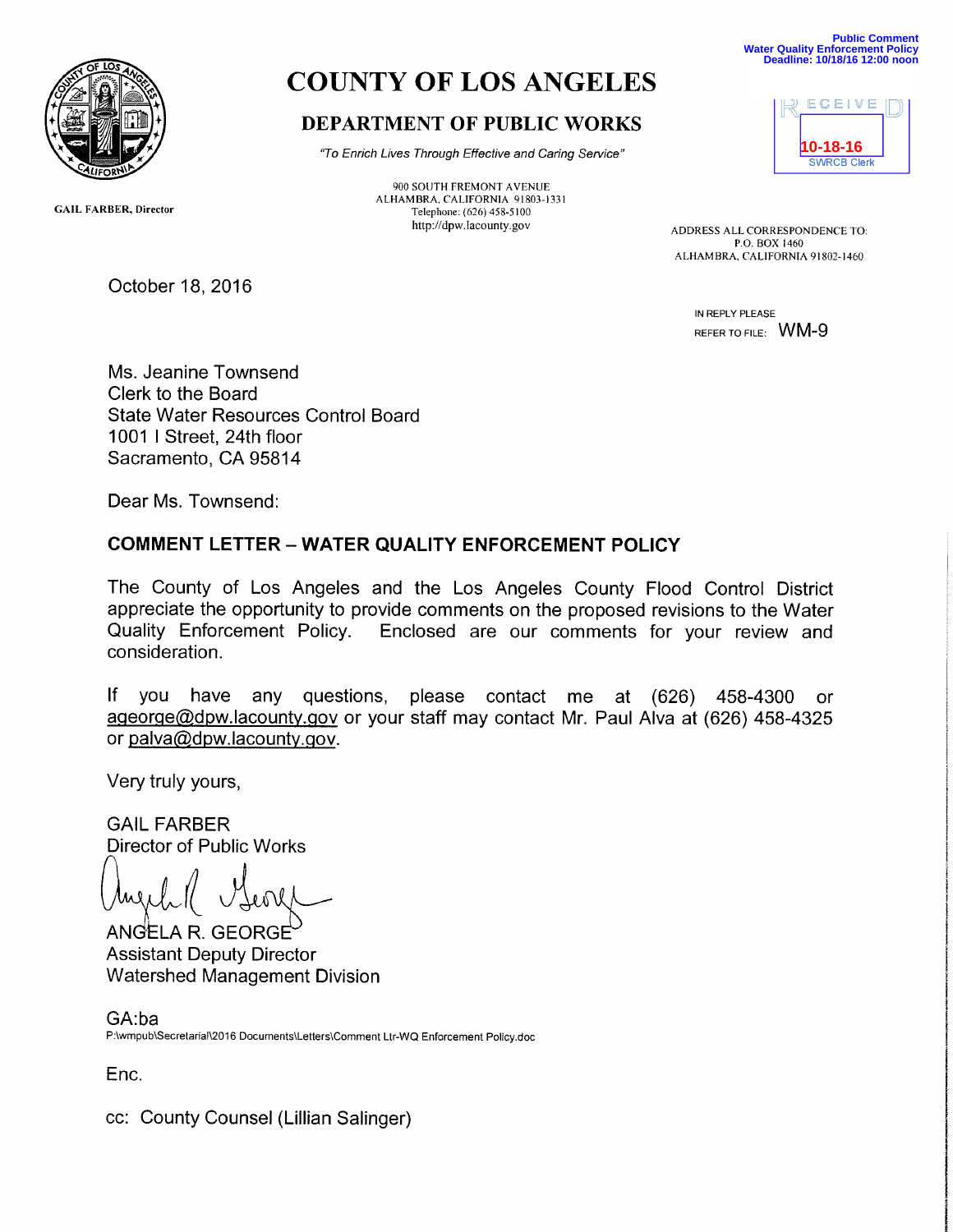#### **THE COUNTY OF LOS ANGELES AND THE LOS ANGELES COUNTY FLOOD CONTROL DISTRICT'S COMMENTS REGARDING THE PROPOSED REVISIONS TO THE STATE WATER RESOURCES CONTOL BOARD'S WATER QUALITY ENFORCEMENT POLICY**

The County of Los Angeles (County) and the Los Angeles County Flood Control District (District) submit these comments on the proposed revisions to the State Water Resources Control Board's Water Quality Enforcement Policy (Enforcement Policy). The County and District support the overall goal of clarifying the Enforcement Policy to make it more fair, effective and consistent. To further that goal, the County and District suggest the following clarifications be made with respect stormwater discharges, Class I violations, and taking into account a discharger's culpability and past history when assessing violations.

# **I. Monetary Assessments in Administrative Civil Liability Actions: Stormwater Discharges**

The current Enforcement Policy provides that violations of NPDES permit effluent limitations generally should be addressed on a per day basis, as opposed to a per gallon basis, with some exceptions. The proposed revisions provide that the Water Boards should consider assessing penalties on both a per gallon and per day basis. (Proposed Enforcement Policy, page 13) The County and District request that penalties for violations arising from municipal stormwater discharges should continue to be assessed on a per day basis due to the unique characteristics of municipal stormwater discharges.

First, unlike other NPDES discharges, municipal stormwater discharges are highly variable. During rain events, a vast quantity of water is conveyed through a complex network of storm drains in order to provide flood control to protect life and property. Likewise, municipalities do not control the volume of water flowing through their system or the pollutants that enter it. For these reasons, the Clean Water Act treats municipal stormwater permittees differently from other NPDES Permitees. *See* 33 U.S.C. § 1342(p)(3)(B)(iii). Second, in light of the large quantity of stormwater discharged during wet weather events, there is no direct equivalency between the discharge volume and the magnitude of potential harm. Third, accurately measuring the volume of a stormwater discharge in a large and complex storm drain network is extremely difficult and costly, leading to a lack of consistency which the Enforcement Policy revisions are trying to prevent.

Therefore, the Enforcement Policy should recognize the unique challenge of stormwater and not include municipal stormwater permittees in the category of potential violators against whom per gallon penalties can be assessed. Accordingly, the County and District request that page 13 of the proposed Enforcement Policy be